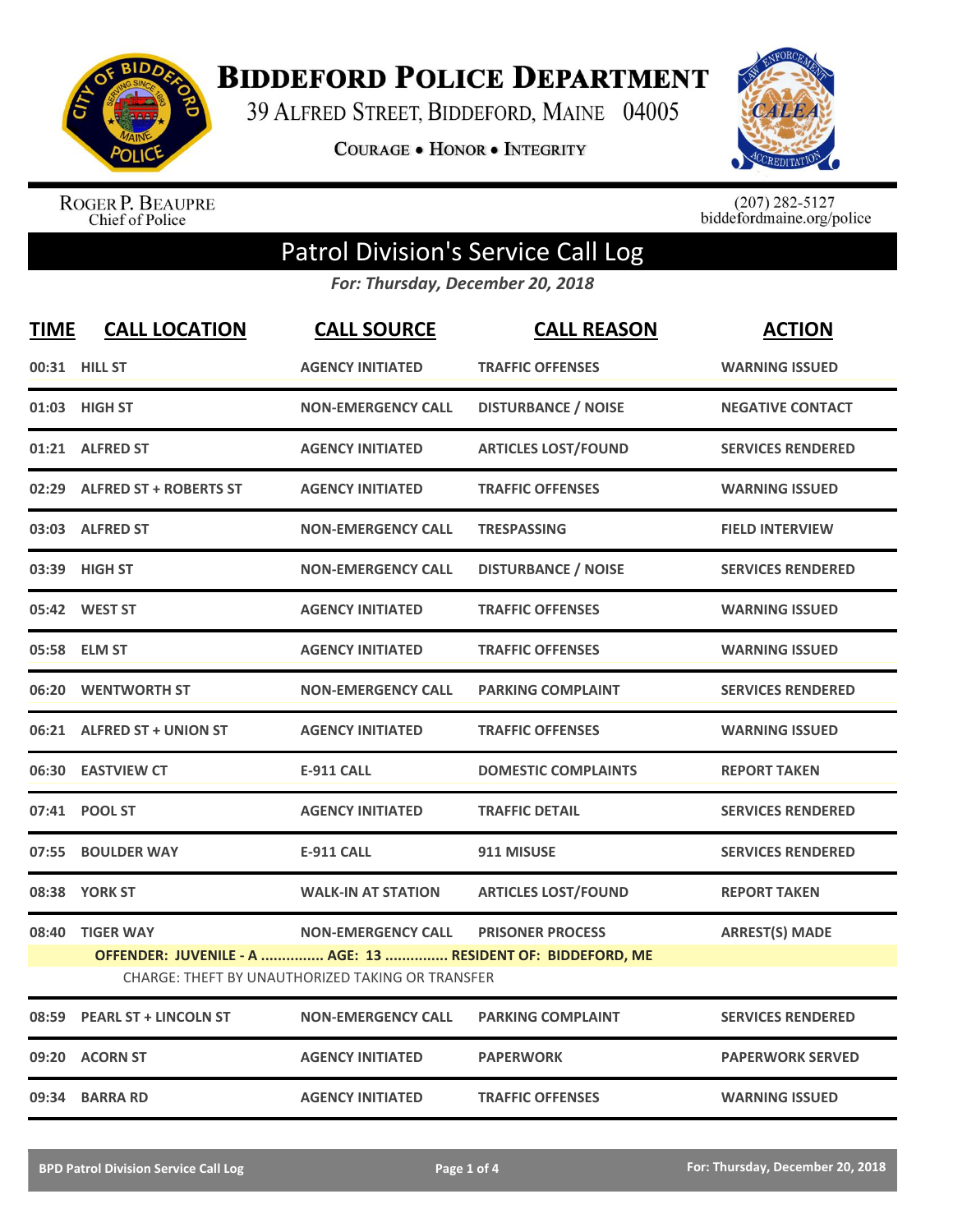| <b>TIME</b> | <b>CALL LOCATION</b>                                      | <b>CALL SOURCE</b>                                                        | <b>CALL REASON</b>                                                                                   | <b>ACTION</b>                |
|-------------|-----------------------------------------------------------|---------------------------------------------------------------------------|------------------------------------------------------------------------------------------------------|------------------------------|
|             | 09:43 ELM ST                                              | <b>AGENCY INITIATED</b>                                                   | <b>PAPERWORK</b>                                                                                     | <b>PAPERWORK SERVED</b>      |
|             | 09:49 ALFRED ST                                           | <b>E-911 CALL</b>                                                         | 911 MISUSE                                                                                           | <b>NO ACTION REQUIRED</b>    |
|             | 09:55 SOUTH ST                                            | <b>E-911 CALL</b>                                                         | 911 MISUSE                                                                                           | <b>WARNING ISSUED</b>        |
|             | 10:15 ELM ST                                              | <b>NON-EMERGENCY CALL</b>                                                 | <b>THEFT</b>                                                                                         | <b>REPORT TAKEN</b>          |
|             | 10:26 CRESCENT ST                                         | <b>NON-EMERGENCY CALL</b>                                                 | <b>PARKING COMPLAINT</b>                                                                             | <b>SERVICES RENDERED</b>     |
|             | 10:30 NEWTOWN RD                                          | <b>AGENCY INITIATED</b>                                                   | <b>ANIMAL COMPLAINT</b>                                                                              | <b>WARNING ISSUED</b>        |
|             | 10:33 ALFRED ST                                           | <b>AGENCY INITIATED</b>                                                   | <b>TRAFFIC OFFENSES</b>                                                                              | <b>VSAC ISSUED</b>           |
|             | 10:39 ALFRED ST                                           | <b>RADIO</b><br>CHARGE: OPERATE WHILE LICENSE SUSPENDED OR REVOKED, PRIOR | <b>OPER AFTER SUSPENSION</b><br>OFFENDER: MARIA CHRISTINA RAMOS  AGE: 41  RESIDENT OF: BIDDEFORD, ME | <b>CITATION ISSUED</b>       |
|             | 10:45 ALFRED ST                                           | <b>NON-EMERGENCY CALL</b>                                                 | <b>SUSPICION</b>                                                                                     | <b>NO ACTION REQUIRED</b>    |
|             | 11:01 SOUTH ST + WESTERN AVE                              | <b>NON-EMERGENCY CALL</b>                                                 | <b>SUSPICION</b>                                                                                     | <b>SERVICES RENDERED</b>     |
|             | 11:17 MT VERNON ST                                        | <b>NON-EMERGENCY CALL</b>                                                 | <b>PARKING COMPLAINT</b>                                                                             | <b>VEHICLE TOWED</b>         |
|             | 11:23 BIRCH ST                                            | <b>E-911 CALL</b>                                                         | 911 MISUSE                                                                                           | <b>NO ACTION REQUIRED</b>    |
|             | 11:46 ALFRED ST                                           | <b>WALK-IN AT STATION</b>                                                 | <b>CIVIL COMPLAINT</b>                                                                               | <b>REFERRED OTHER AGENCY</b> |
|             | 11:52 FOSS ST + POOL ST                                   | <b>NON-EMERGENCY CALL</b>                                                 | <b>STOP SIGN BROKEN</b>                                                                              | <b>SERVICES RENDERED</b>     |
|             | 12:28 MT VERNON ST                                        | <b>AGENCY INITIATED</b>                                                   | <b>ESCORTS / RELAYS</b>                                                                              | <b>SERVICES RENDERED</b>     |
|             | 12:34 GRAHAM ST                                           | <b>NON-EMERGENCY CALL</b>                                                 | <b>ASSIST PD AGENCY</b>                                                                              | <b>NEGATIVE CONTACT</b>      |
|             | 12:54 STONE ST                                            | <b>NON-EMERGENCY CALL</b>                                                 | <b>CHECK WELFARE</b>                                                                                 | <b>SERVICES RENDERED</b>     |
|             | 13:19 SUMMER ST                                           | <b>NON-EMERGENCY CALL</b>                                                 | <b>DV NOTIFCATION</b>                                                                                | <b>NEGATIVE CONTACT</b>      |
|             | <b>14:08 MAIN ST</b>                                      | <b>NON-EMERGENCY CALL</b>                                                 | <b>MENTAL ILLNESS CASES</b>                                                                          | <b>REPORT TAKEN</b>          |
|             | 14:36 STATE ST                                            | <b>AGENCY INITIATED</b>                                                   | <b>PARKING COMPLAINT</b>                                                                             | <b>SERVICES RENDERED</b>     |
|             | 14:55 MAIN ST + ADAMS ST<br><b>CHARGE: WARRANT ARREST</b> | <b>NON-EMERGENCY CALL</b>                                                 | <b>ASSIST PD AGENCY</b><br>OFFENDER: DARNNELL DAQJUAN HAIRSTON  AGE: 25  RESIDENT OF: BIDDEFORD, ME  | <b>ARREST(S) MADE</b>        |
|             | 15:06 ALFRED ST                                           | <b>WALK-IN AT STATION</b>                                                 | <b>COURT ORDERED CHECK IN</b>                                                                        | <b>SERVICES RENDERED</b>     |
|             | 15:10 MARINER WAY                                         | <b>E-911 CALL</b>                                                         | <b>DISABLED VEHICLE</b>                                                                              | <b>SERVICES RENDERED</b>     |
|             | 15:55 BEACON AVE                                          | <b>NON-EMERGENCY CALL</b>                                                 | <b>CHECK WELFARE</b>                                                                                 | <b>SERVICES RENDERED</b>     |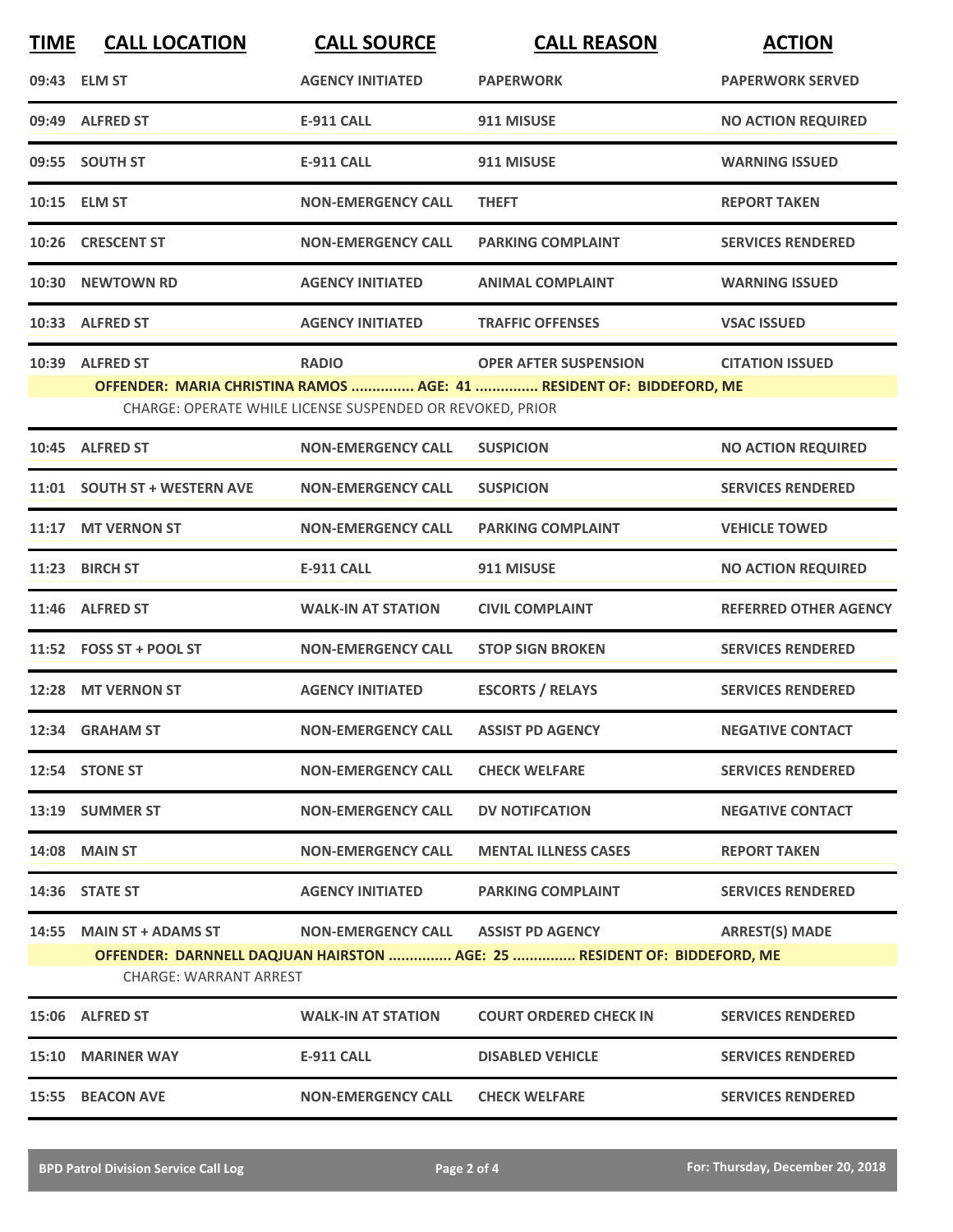| <b>TIME</b>                                                     | <b>CALL LOCATION</b>                                                                   | <b>CALL SOURCE</b>                | <b>CALL REASON</b>            | <b>ACTION</b>             |  |
|-----------------------------------------------------------------|----------------------------------------------------------------------------------------|-----------------------------------|-------------------------------|---------------------------|--|
|                                                                 | 16:09 STONE ST                                                                         | <b>NON-EMERGENCY CALL</b>         | <b>CHECK WELFARE</b>          | <b>SERVICES RENDERED</b>  |  |
|                                                                 | 16:28 POOL ST                                                                          | <b>E-911 CALL</b>                 | 911 MISUSE                    | <b>WARNING ISSUED</b>     |  |
|                                                                 | 16:29 ELM ST                                                                           | <b>NON-EMERGENCY CALL</b>         | <b>ARTICLES LOST/FOUND</b>    | <b>SERVICES RENDERED</b>  |  |
|                                                                 | 16:36 ALFRED ST                                                                        | <b>AGENCY INITIATED</b>           | <b>COURT ORDERED CHECK IN</b> | <b>SERVICES RENDERED</b>  |  |
|                                                                 | 16:45 LESSARD AVE                                                                      | <b>NON-EMERGENCY CALL</b>         | <b>SUSPICION</b>              | <b>GONE ON ARRIVAL</b>    |  |
|                                                                 | 17:15 ELM ST + TRAVERS ST                                                              | <b>AGENCY INITIATED</b>           | <b>TRAFFIC OFFENSES</b>       | <b>WARNING ISSUED</b>     |  |
|                                                                 | 18:16 ELM ST                                                                           | <b>NON-EMERGENCY CALL</b>         | <b>CHECK WELFARE</b>          | <b>SERVICES RENDERED</b>  |  |
|                                                                 | 18:32 MAIN ST                                                                          | <b>NON-EMERGENCY CALL</b>         | <b>CIVIL COMPLAINT</b>        | <b>CIVIL COMPLAINT</b>    |  |
|                                                                 | 18:37 ALFRED ST                                                                        | <b>AGENCY INITIATED</b>           | <b>TRAFFIC OFFENSES</b>       | <b>WARNING ISSUED</b>     |  |
|                                                                 | 18:46 ALFRED ST + BACON ST                                                             | <b>AGENCY INITIATED</b>           | <b>TRAFFIC OFFENSES</b>       | <b>WARNING ISSUED</b>     |  |
|                                                                 | 18:58 ALFRED ST + RAY ST                                                               | <b>AGENCY INITIATED</b>           | <b>TRAFFIC OFFENSES</b>       | <b>WARNING ISSUED</b>     |  |
|                                                                 | 19:00 ELM ST                                                                           | <b>AGENCY INITIATED</b>           | <b>TRAFFIC OFFENSES</b>       | <b>WARNING ISSUED</b>     |  |
|                                                                 | 19:03 LINCOLN ST + PEARL ST                                                            | <b>AGENCY INITIATED</b>           | <b>TRAFFIC OFFENSES</b>       | <b>WARNING ISSUED</b>     |  |
|                                                                 | 19:27 PRECOURT ST + MORIN ST                                                           | <b>AGENCY INITIATED</b>           | <b>TRAFFIC OFFENSES</b>       | <b>WARNING ISSUED</b>     |  |
|                                                                 | 19:28 SOUTH ST + GREEN ST                                                              | <b>AGENCY INITIATED</b>           | <b>TRAFFIC OFFENSES</b>       | <b>WARNING ISSUED</b>     |  |
|                                                                 | 19:35 MARINER WAY                                                                      | <b>NON-EMERGENCY CALL</b>         | <b>ARTICLES LOST/FOUND</b>    | <b>NO ACTION REQUIRED</b> |  |
|                                                                 | 20:05 ALFRED ST                                                                        | NON-EMERGENCY CALL ALL OTHER      |                               | <b>SERVICES RENDERED</b>  |  |
|                                                                 | 21:25 ALFRED ST + EDWARDS AVE                                                          | <b>AGENCY INITIATED</b>           | <b>TRAFFIC OFFENSES</b>       | <b>WARNING ISSUED</b>     |  |
|                                                                 | 21:35 POOL ST                                                                          | <b>AGENCY INITIATED</b>           | <b>TRAFFIC OFFENSES</b>       | <b>WARNING ISSUED</b>     |  |
|                                                                 | 21:38 WEST ST                                                                          | <b>AGENCY INITIATED</b>           | <b>SUSPICION</b>              | <b>WARNING ISSUED</b>     |  |
|                                                                 | 22:12 PINE ST                                                                          | <b>AGENCY INITIATED</b>           | <b>TRAFFIC OFFENSES</b>       | <b>WARNING ISSUED</b>     |  |
|                                                                 | 22:17 FOREST ST + ELM ST                                                               | <b>AGENCY INITIATED</b>           | <b>TRAFFIC OFFENSES</b>       | <b>WARNING ISSUED</b>     |  |
|                                                                 | 22:18 ALFRED ST + SUMMER ST                                                            | <b>AGENCY INITIATED</b>           | <b>TRAFFIC OFFENSES</b>       | <b>WARNING ISSUED</b>     |  |
|                                                                 | 22:20 ELM ST + LESSARD AVE                                                             | <b>AGENCY INITIATED</b>           | <b>TRAFFIC OFFENSES</b>       | <b>WARNING ISSUED</b>     |  |
|                                                                 | 22:26 ELM ST + FOREST ST                                                               | AGENCY INITIATED TRAFFIC OFFENSES |                               | <b>CITATION ISSUED</b>    |  |
| OFFENDER: HARITH H AL NAJM  AGE: 23  RESIDENT OF: BIDDEFORD, ME |                                                                                        |                                   |                               |                           |  |
|                                                                 | CHARGE: ATTACHING FALSE PLATES<br>CHARGE: OPERATING WHILE LICENSE SUSPENDED OR REVOKED |                                   |                               |                           |  |